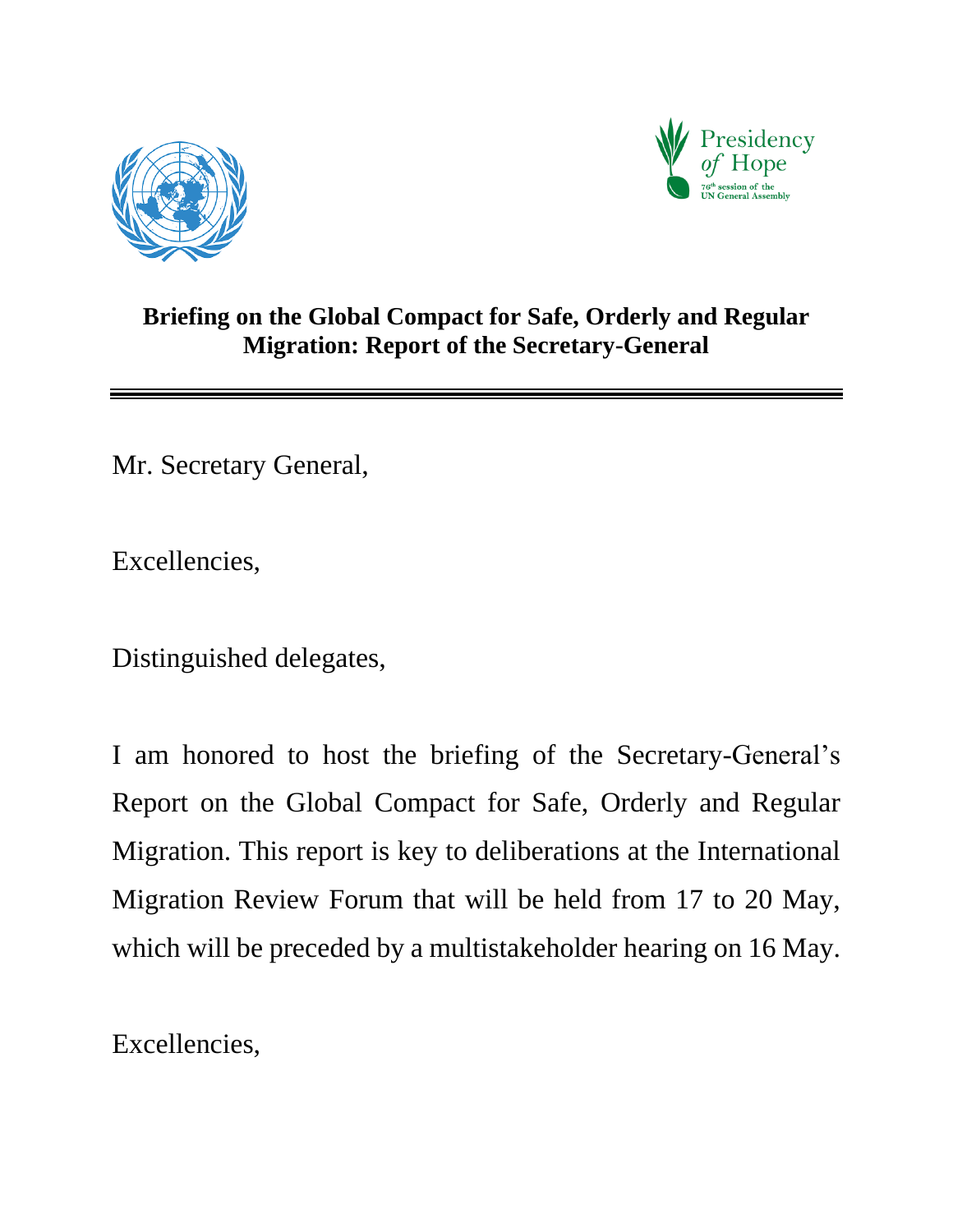



Today, we will hear from the Secretary-General about his report, which outlines concrete progress, practices, and challenges noted by governments and stakeholders in implementing the Compact.

The report illustrates how the Compact's vision, principles, and objectives form a robust framework that can unlock the benefits of migration, while upholding the rights and dignity of all migrants.

Since the adoption of the Compact three years ago, the world has been changed by a pandemic that has profoundly affected the socio-economic fabric of all countries. Migrants were among those most impacted, whether through increased risk of COVID-19 infection; limited access to health services; discrimination in employment; or xenophobia.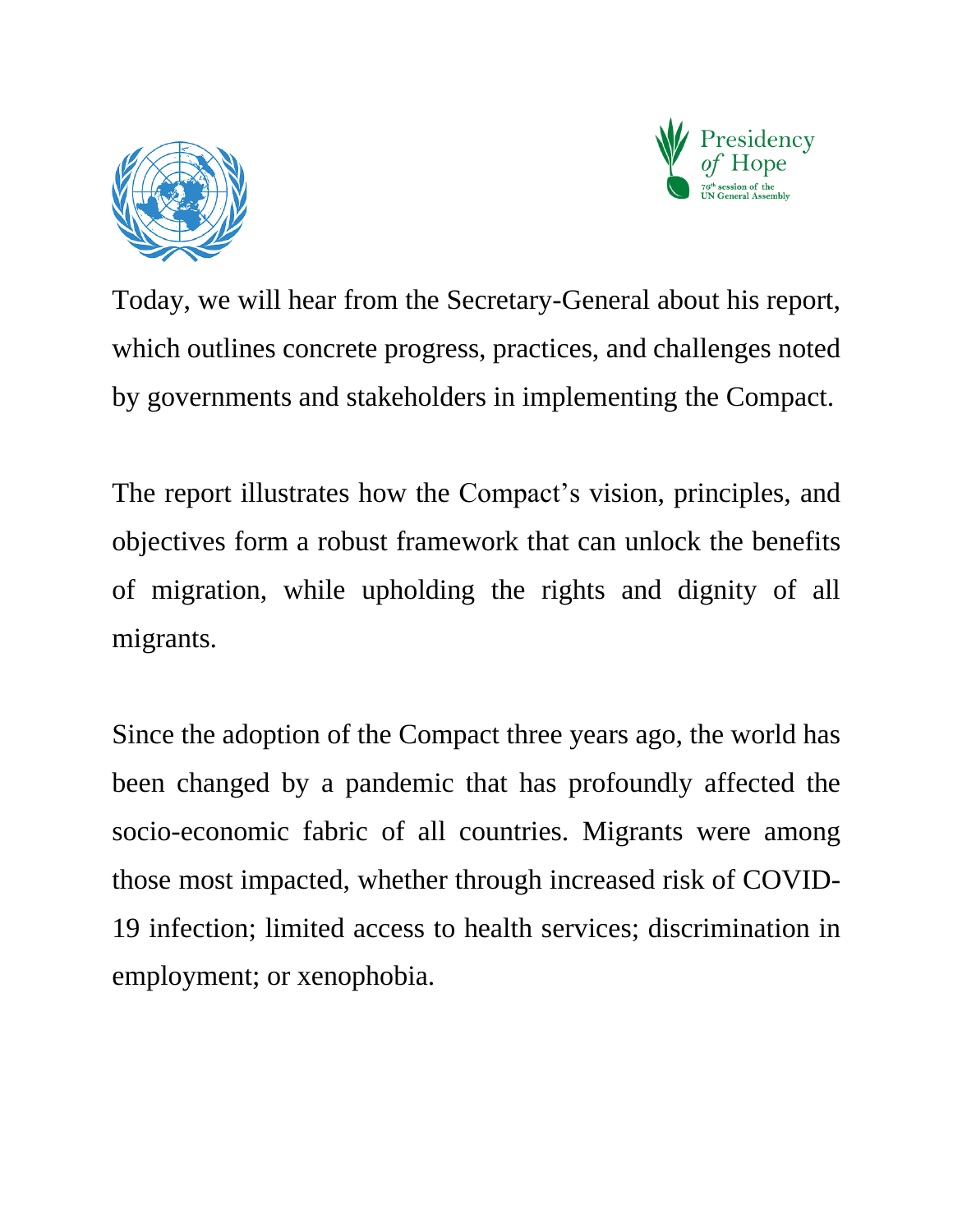



Yet they were also front-line service providers, providing crucial support to our societies. They were in our homes, our offices, our hospitals, and our communities. Our efforts to build back together should acknowledge this reality, strengthen protection of migrants, and ensure that they are included in our recovery efforts.

As we anticipate the first review of the Global Compact, we must aspire to far reaching and ambitious outcomes. The First International Migration Review Forum will be an inclusive event for all Member States, stakeholders, and the UN system to discuss progress on implementing the Global Compact and, more broadly, on migration. The Forum must be a space to discuss common challenges, rectify failures, and explore avenues to strengthen partnerships between states and stakeholders.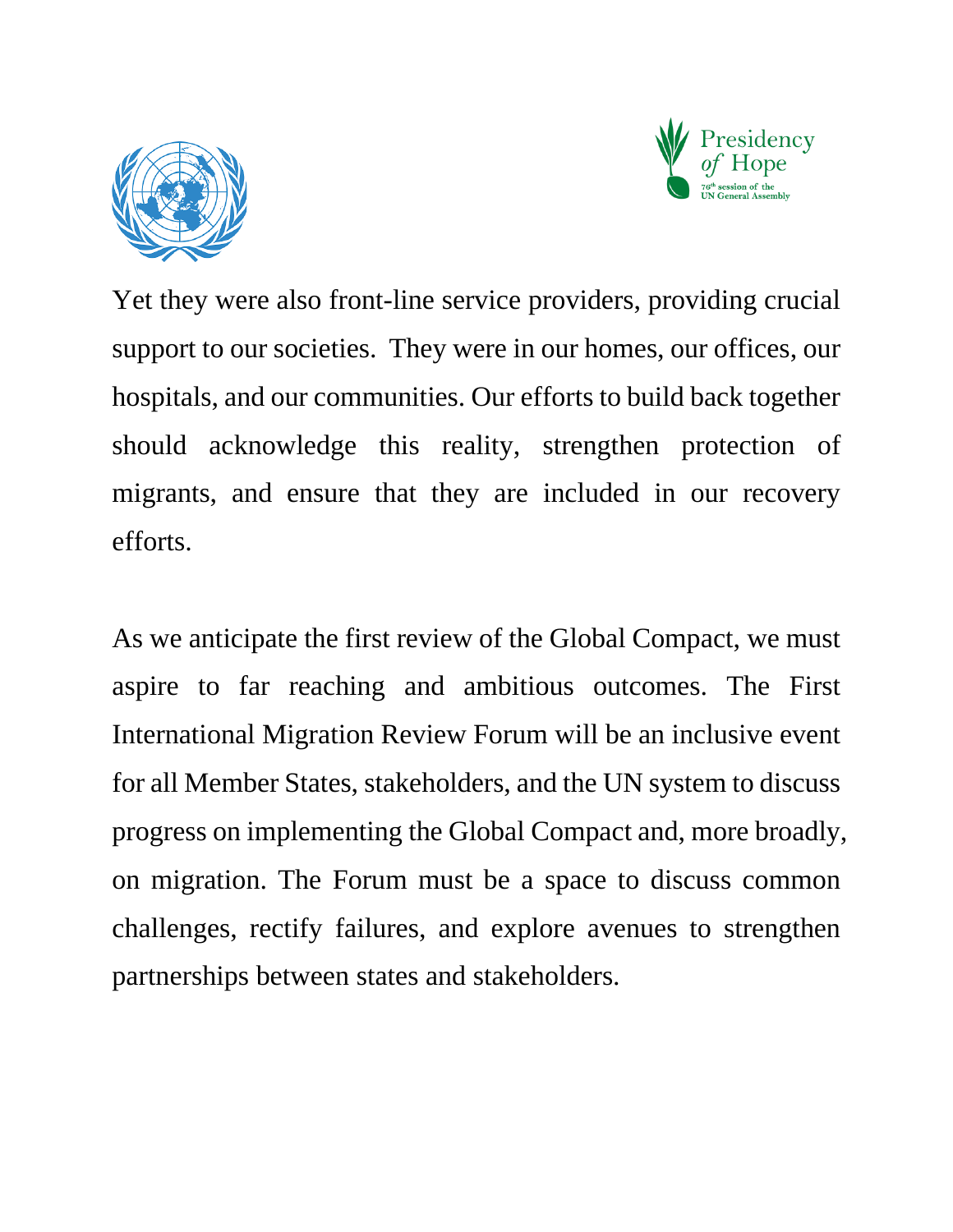



We must consider the Report's recommendations to strengthen our actions as we look beyond the Forum. We will do this by relying on international cooperation and shaping migration policies that are human rights-based, gender-responsive, childsensitive, and that prioritize the dignity of all people.

Excellencies,

As we look ahead to our meeting in May, I am pleased to have appointed H.E. Rabab Fatima, Permanent Representative of Bangladesh, and H.E. Olivier Maes, Permanent Representative of Luxembourg, as co-facilitators of the Progress Declaration. I am confident that they will be bridge-builders and lead an open, transparent, and inclusive process.

Through the Progress Declaration, we must aim to clearly assess our achievements in implementing the Compact, and facilitate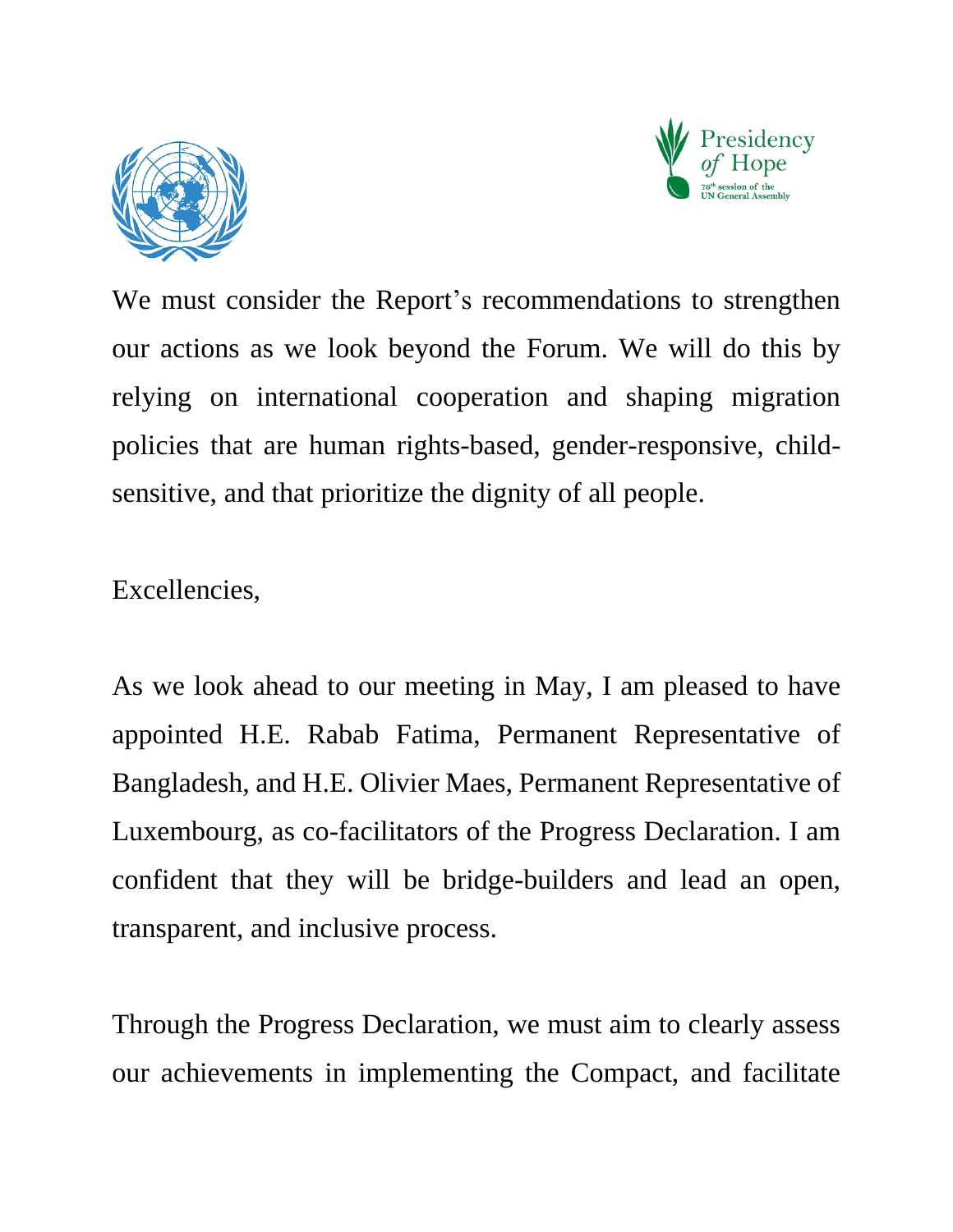



better collaboration, especially pertinent to pressing areas and objectives.

The Progress Declaration will also be an important opportunity to share a forward-looking vision, embedded in the 2030 Agenda for Sustainable Development and other international frameworks, that helps us continuously improve the rights and well-being of migrants and host-communities alike.

Excellencies, the success of the Forum relies on our collective preparation, our ambition, and our solidarity and cooperation.

I urge you to reflect on two additional aspects:

1. Firstly, I call on Member States to consider making pledges for concrete actions that foster bilateral and regional cooperation, prior to the Forum. Pledge to accelerate the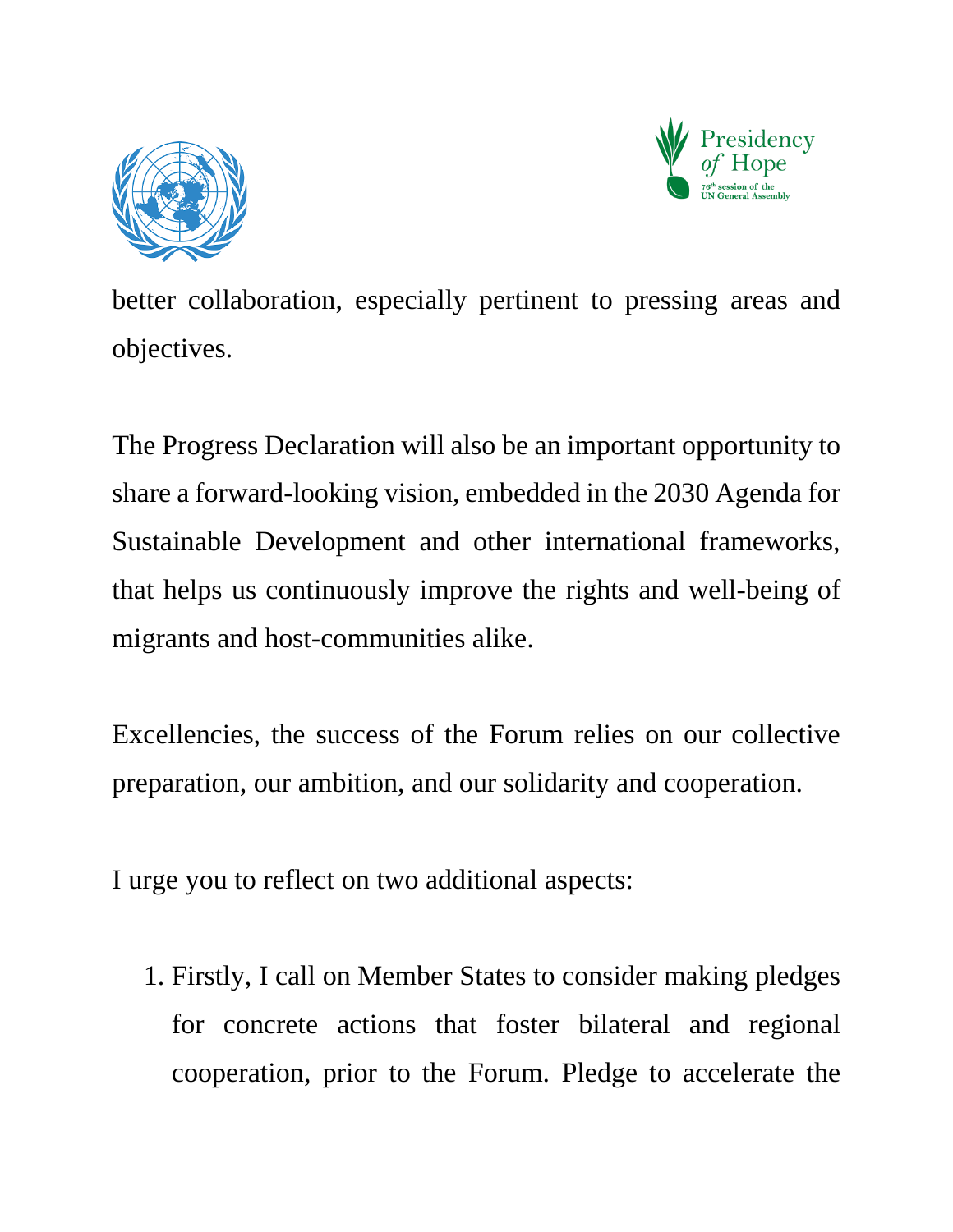



implementation of the selected programs in the Migration Multi-Partner Trust Fund and contribute to the dedicated funding window to facilitate participation of developing and least developed countries, as well as stakeholders, in the first International Migration Review Forum.

2. Secondly, the voice of all stakeholders in our deliberations will be critical. A whole-of-government and whole-ofsociety approach is vital for the structure of the IMRF. I encourage each of you here today to consult with your national counterparts as you prepare national strategies towards the IMRF, to invite local stakeholders to join your delegation to the IMRF.

Additionally, in view of all the progress we have made, I call on member states to maintain our strong momentum going forward. By harnessing the power of multilateralism, we can achieve the